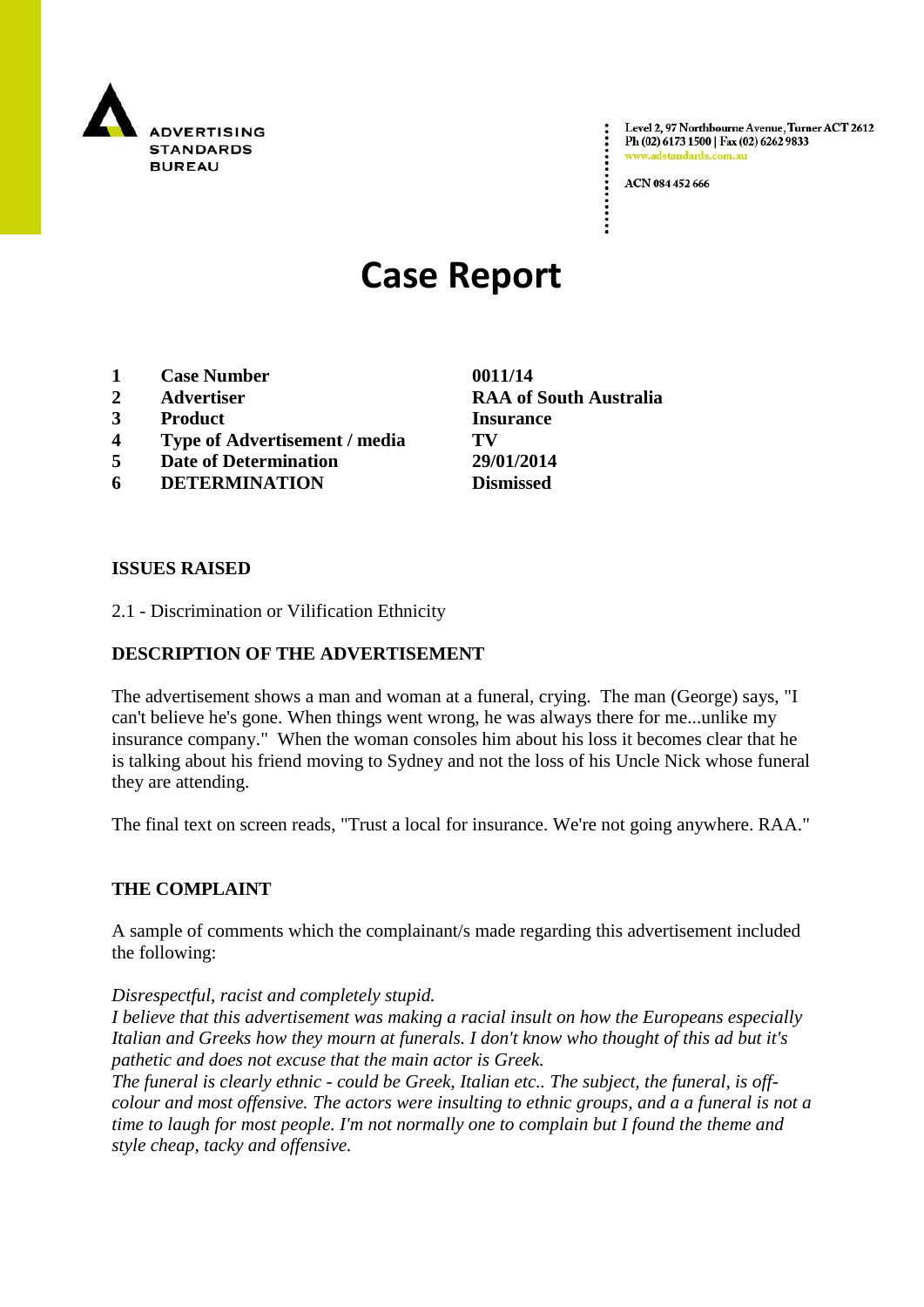## **THE ADVERTISER'S RESPONSE**

Comments which the advertiser made in response to the complainant/s regarding this advertisement include the following:

*The George character depicted in the advertisement has been the main character of RAA insurance advertising for over 10 years. Given George is Greek and attending his Uncle Nick's (i.e. A blood relative) funeral, the lady with George is also of Greek heritage. This is for consistency; it is not racial vilification or stereotyping.*

*The fact that someone's crying at a funeral does not highlight their ethnicity. Any person of any race could be crying at a funeral.*

*Whilst the viewer has the right to their personal opinion on the quality of the advertisement, we steadfastly disagree with their view that the advertisement is discriminating or vilifying towards an ethnic group.* 

## **THE DETERMINATION**

The Advertising Standards Board ("Board") considered whether this advertisement breaches Section 2 of the Advertiser Code of Ethics (the "Code").

The Board noted the complainants' concerns that the advertisement is racist in its depiction of Europeans mourning at a funeral.

The Board viewed the advertisement and noted the advertiser's response.

The Board considered whether the advertisement complied with Section 2.1 of the Code which requires that 'advertisements shall not portray or depict material in a way which discriminates against or vilifies a person or section of the community on account of race, ethnicity, nationality, gender, age, sexual preference, religion, disability, mental illness or political belief.'

The Board noted that the advertisement features George, the main character of RAA advertisements for over 10 years and a well-known Greek comedian, mourning the fact his friend has moved whilst at a funeral.

The Board noted the advertiser's response that George is Greek therefore his relatives at the funeral would also be of Greek heritage.

The Board noted that whilst George is portrayed as crying in an over the top manner, in the Board's view it is reasonable to depict people crying at funeral and the actor's heritage is not being made fun of or demeaned in any way.